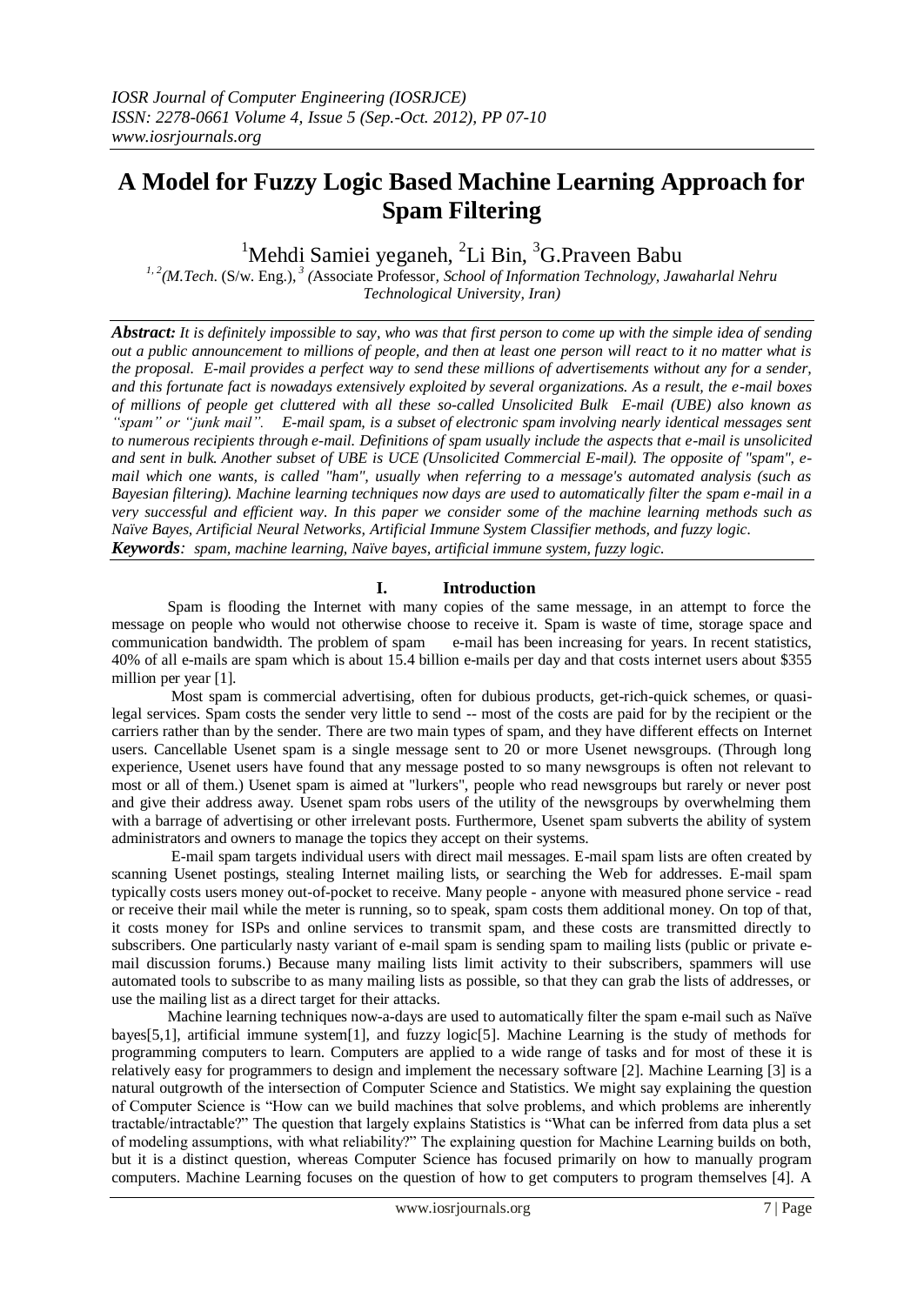Machine Learning system usually starts with some knowledge and a corresponding knowledge organization, so that it can interpret, analyze, and test the knowledge acquired.



Figure 1 Typical learning system model

In general, a spam filter is an application which implements a function:

 $\bigcup_{\text{Cspam}}$ , if message **m** is considered spam  $f(m,\theta) =$ 

 $\mathcal{C}_{\text{leg}}$ , if message **m** is considered legitimate mail

Where **m** is a message to be classified,  $\theta$  is a vector of parameters and C<sub>spam</sub>, Cleg are labels assigned to the messages. Most of the spam filters are based on machine learning classification techniques. In a learning-based technique the vector of parameters  $\theta$  is the result of training the classifier on a pre-collected dataset:

 $\theta = \Theta$  (M),  $M = \{(m_1, y_1), (m_2, y_2), \ldots, (m_n, y_n)\}, y_i \in \{C_{spam}, Cleg\},\$ 

Where  $m_1, m_2, \dots, m_n$  are previously collected messages,  $y_1, y_2, \dots, y_n$  are the corresponding labels, and  $\Theta$  is the training function[6]. In the remain sections of this paper we describe the most important machine learning approach such as Naïve Bayes, Artificial Neural Networks, Artificial Immune System classifier methods, and also fuzzy logic method.

#### **II. Naïve Bayes classifier method**

 In 1998 the Naïve Bayes classifier was proposed for spam recognition [1]. Bayesian spam filtering [12] is a [statistical](http://en.wikipedia.org/wiki/Statistics) [technique](http://en.wikipedia.org/wiki/Scientific_technique) of filtering. It makes use of a Naïve [Bayes classifier](http://en.wikipedia.org/wiki/Naive_Bayes_classifier) to identify [spam](http://en.wikipedia.org/wiki/Spam_(electronic)) e-mail. Bayesian classifiers work by correlating the use of tokens (typically words, or sometimes other things), with spam and non-spam e-mails and then using [Bayesian inference](http://en.wikipedia.org/wiki/Bayesian_inference) to calculate a probability that whether an e-mail is or is not spam. Bayesian spam filtering is a very powerful technique for dealing with spam, that can tailor itself to the e-mail needs of individual users, and gives low [false positive](http://en.wikipedia.org/wiki/False_positive) spam detection rates that are generally acceptable to users. Bayesian filter should be trained to work effectively. Every word has certain probability of occurring in spam or ham e-mail in its database. If the total words probabilities exceed a certain limit, the filter will mark the e-mail to a specific category. Here, only two categories are necessary: spam or ham. Almost all the statistic-based spam filters use Bayesian probability calculation to combine individual token's statistics to an overall score [7], and make filtering decision based on the score [1]. Following algorithm [8] is used for filtering spam by this method:

### **Stage1. Training**

Parse each e-mail into its constituent tokens. Generate a probability for each token W.  $S[W] = C_{\text{spam}}(W) / (C_{\text{Ham}}(W) + C_{\text{spam}}(W))$  store spam rating values to a database

#### **Stage2. Filtering**

For each message M While (M not end) do Scan message for the next token  $T_i$ Query the database for spam rating  $S(T_i)$ Calculate accumulated message probabilities S [M] and H [M] Calculate the overall message filtering indication by: I  $[M] = f(S[M], H[M])$ f is a filter dependent function, Such as I [M] = 1+S [M]-H [M]  $\Box$  2

Where  $C_{\text{spam}}(T)$  and  $C_{\text{Ham}}(T)$  are the number of spam or ham messages containing token T respectively. To calculate the possibility for a message M with tokens  $\{T_1, \ldots, T_N\}$ , one needs to combine the individual token's spam rating to evaluate the overall message spam rating and  $(H[M] = N (1-S [TI])).$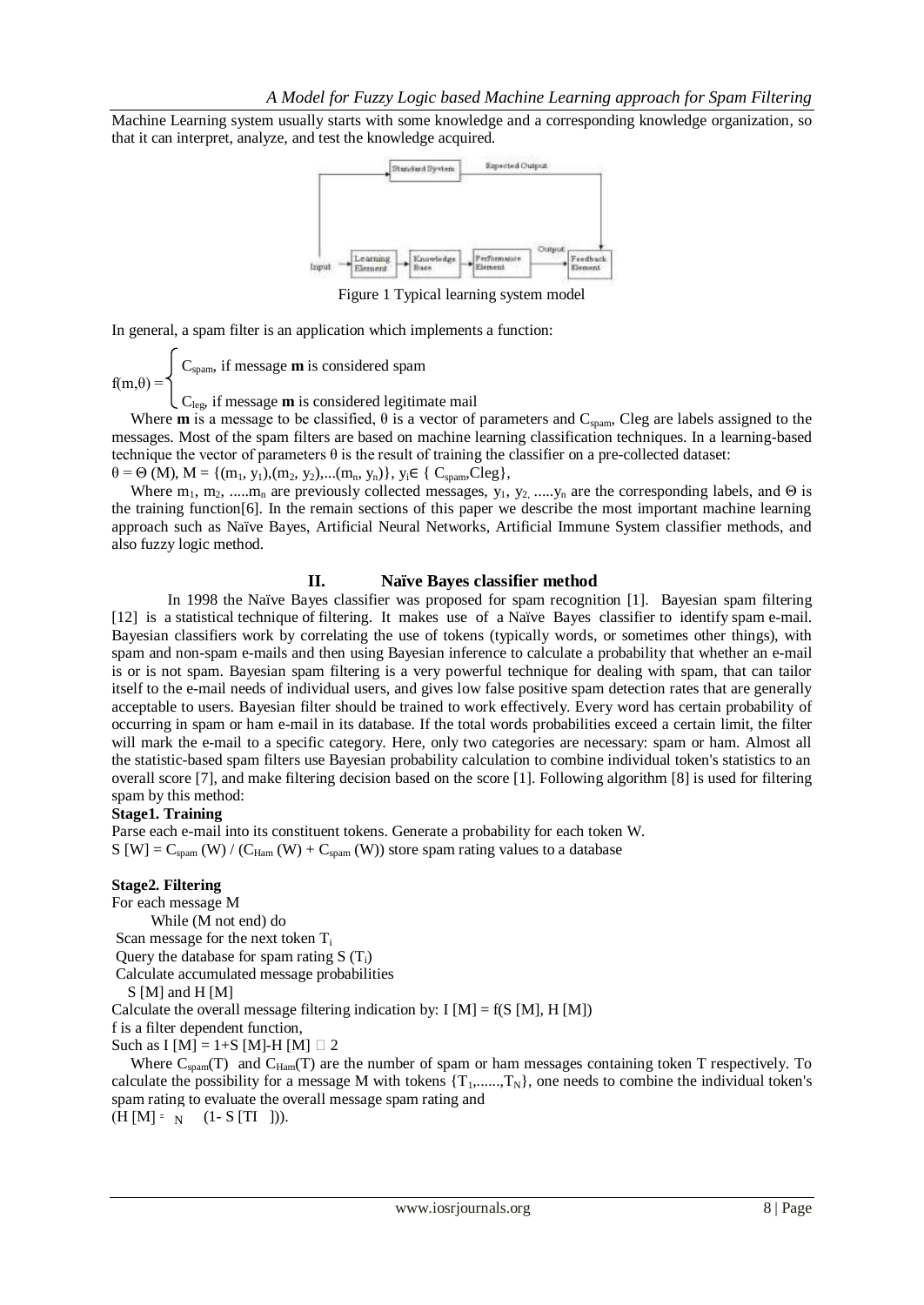## **III. Artificial immune classifier method**

 Immune algorithms are bio-inspired algorithms which have been inspired by human immune system [9, 10]. A role of the immune system is to protect our bodies from infectious agents such as viruses, bacteria. On the surface of these agents are antigens that allow the identification of the invading agents, thus provoking an immune response Recognition in the immune system, which is performed by lymphocytes. Each lymphocyte expresses receptor molecules of one particular shape on its surface called antibody. An elaborate genetic mechanism involving combinatorial association of a number of gene segments underlies the construction of these receptors. The overall immune response involves three evolutionary methods: gene library, negative selection and clonal selection. In gene library, antibodies recognize antigens by the complementary properties that belong only to antigens. Thus, some knowledge of antigen properties is required to generate competent antibodies [1]. The following algorithm [10] is used for immune classifier:

(An email message m) For (each term t in the message) do

{

 If (there exists a detector p, based on base String r, matches with t) then  $\{$  If (m is spam) then { Increase r's spam score by s-rate; } Else { Increase r's ham score by ns-rate; } } Else { If (m is spam) then {

If (detector p recognizes t and edmf(p,t)  $>$  threshold)

Then {

The differing characters are added to its corresponding entry in the library of character

Generalization rules;

} else {

```
 A new base string t is added into the library of base strings;
```

```
 }
```
}}

Decrease the age of every base string by a-rate;

}

## **IV. Fuzzy logic method**

 The concept of fuzzy logic was introduced in 1965 by Lotfi Zadeh in his seminal paper [11]. Professor Zadeh reasoned that people do not require precise, numerical information input, yet they are capable of highly adaptive control. If feedback controllers could be programmed to accept noisy, imprecise input, they would be much more effective and perhaps easier to implement. Unfortunately, U.S. manufacturers have not been so quick to embrace this technology while the Europeans and Japanese have been aggressively building real products around it. Fuzzy logic deals with fuzzy sets that allow partial membership in a set. The membership in these vaguely defined sets is represented by the degree of relevance. This provides flexibility in dealing with uncertainty in systems such as spam filtering. Using a fuzzy similarity approach, a classification model is built from a set of pre-classified e-mail instances [5].

 In this method we have three stages for filtering the spam. First one is Pre-processing, second one is Training and the last one is Classification. In first step, all HTML tags are stripped off. Then, all stop words, i.e. words that appear frequently but have low content discriminating power, are removed from each e-mail message. During the training phase, a model is built based on the characteristics of each category in a preclassified set of e-mail messages. The training data set should be selected in such a way that it is varying in content and subject. Each sample message is labeled with a specific category. The message is then classified by comparing its fuzzy similarity measures as given in figure 2.